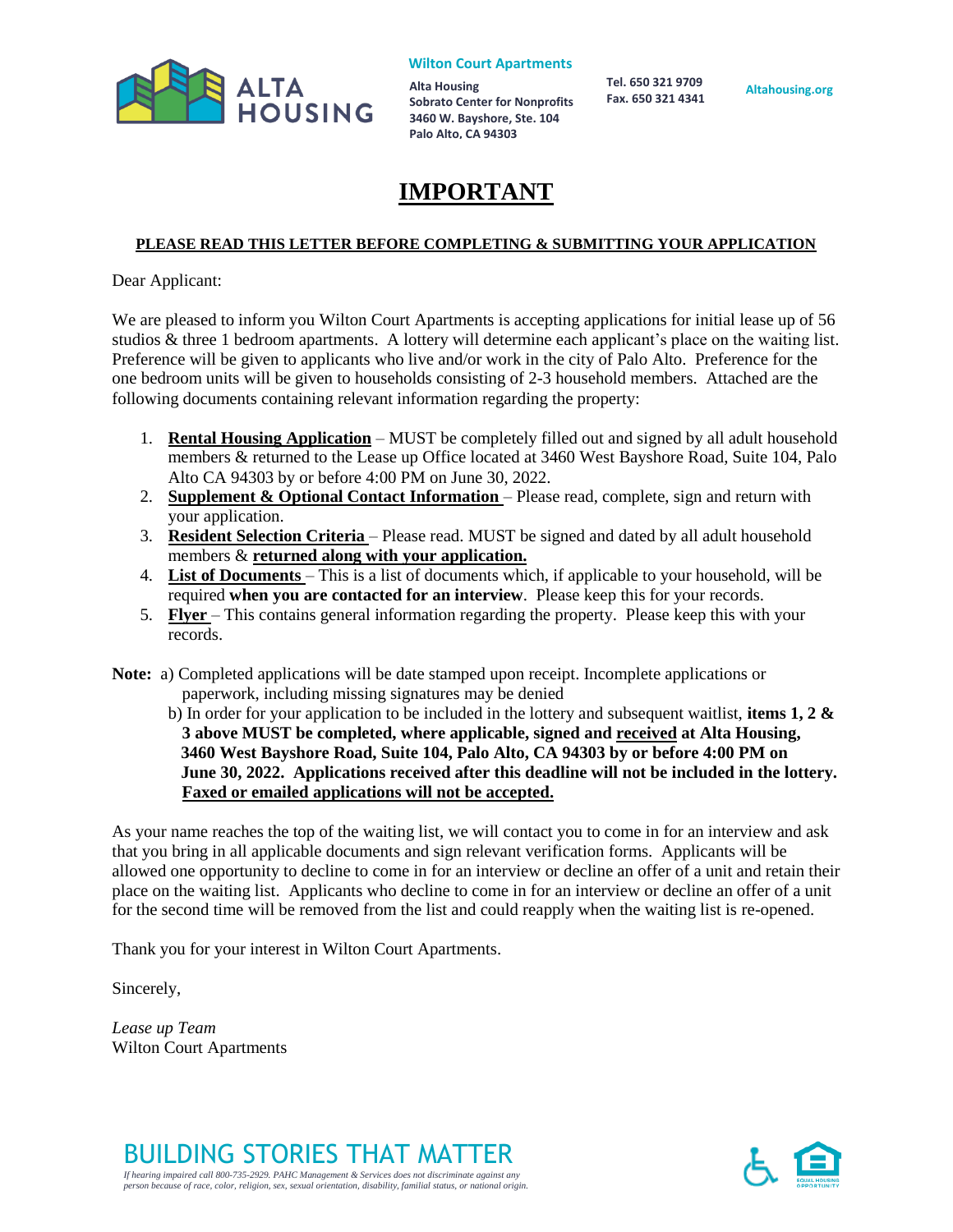

**Alta Housing Sobrato Center for Nonprofits 3460 W. Bayshore, Ste. 104 Palo Alto, CA 94303**

 **Tel. 650 321 9709 Fax. 650 321 4341**

#### **Altahousing.org**

# **NOW ACCEPTING APPLICATIONS WILTON COURT APARTMENTS, PALO ALTO**

# **58 Affordable Studio & 1 Bedroom Apartments**

*ANTICIPATED COMPLETION SEPTEMBER, 2022*

- $\checkmark$  NEW Studio & 1 Bedroom Apartments
- ✓ Bike Storage Room on ground floor
- $\checkmark$  Close to public transit, shopping, and parks
- $\checkmark$  Community rooms, lounges, activity room & courtyard
- $\checkmark$  High speed internet access
- $\checkmark$  On-site laundry
- $\checkmark$  Nonsmoking property
- ✓ Section 8 Vouchers & Certificates



Preference will be given to applicants who live or work in the City of Palo Alto. Preference for some units will be given to households with at least one household member with developmental disability referred by Housing Choices Coalition [www.housingchoices.org](http://www.housingchoices.org/) and San Andreas Regional Center (SARC). See Resident Selection Criteria for additional detail regarding qualification process. A lottery will determine an applicant's place on the waiting list.

**Application packets available May 16, 2022 through June 30, 2022 at:**

Alta Housing Sobrato Center for Nonprofits 3460 West Bayshore Road, Suite 104 Palo Alto, CA 94303 <https://altahousing.org/properties/wilton-court>

# **Completed applications must be received on or before 4:00 PM on June 30, 2022 at**

Alta Housing, 3460 West Bayshore Road, Suite 104 Palo Alto, CA 94303

# **Rental rates and unit sizes are assigned based on household size, income & availability**

Rental Rates and Income Limits:

| Rents: \$1,475 - \$1,896 |                   |  |
|--------------------------|-------------------|--|
| # in<br>Family           | Max Income*       |  |
|                          | \$59,000-\$70,800 |  |
|                          | \$67,400-\$80,880 |  |
|                          | \$75,850-\$91,020 |  |

\*Minimum Income Limits also apply

BUILDING STORIES THAT MATTER *If hearing impaired call 800-735-2929. PAHC Management & Services does not discriminate against any person because of race, color, religion, sex, sexual orientation, disability, familial status, or national origin.* 

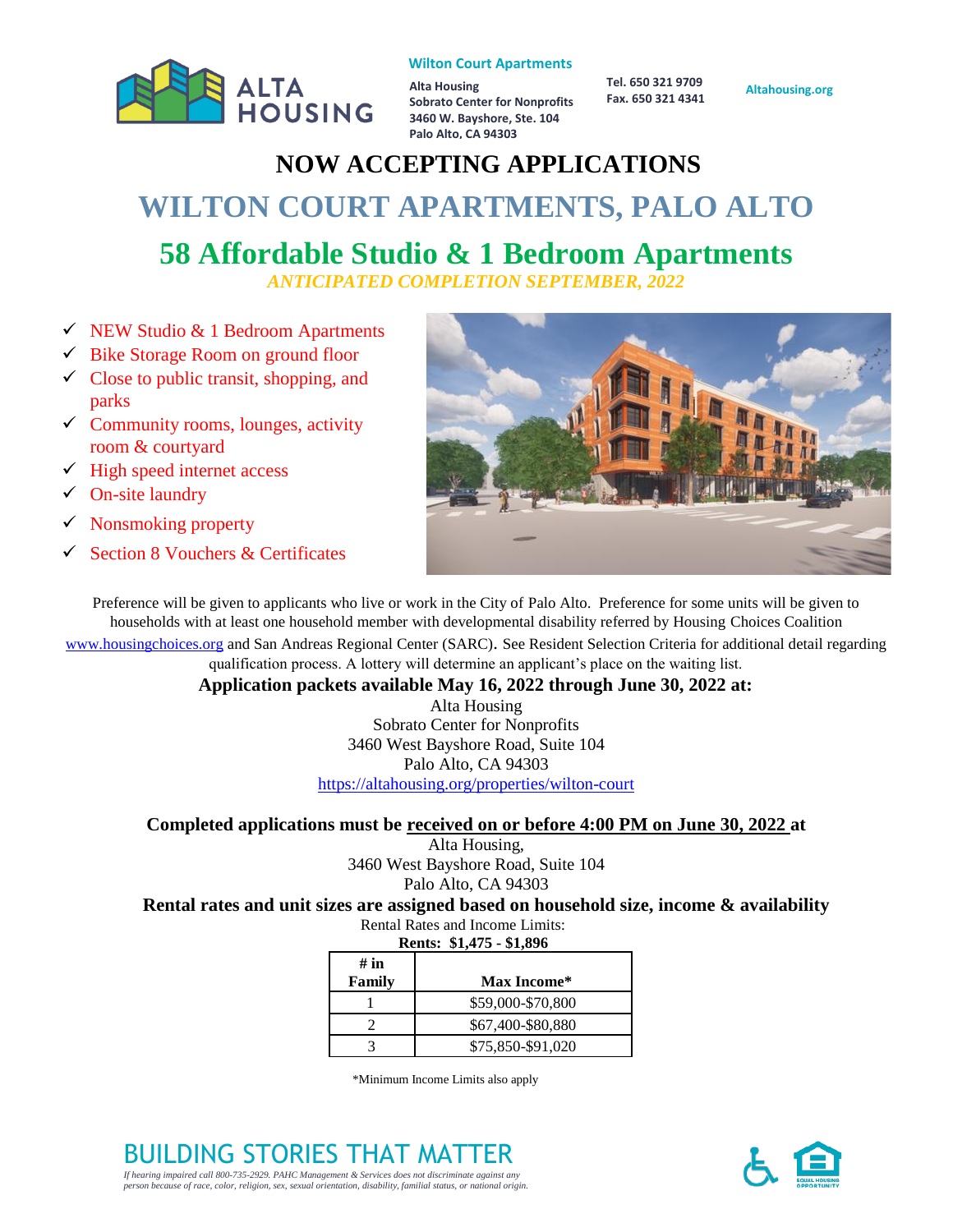

**Alta Housing Sobrato Center for Nonprofits 3460 W. Bayshore, Ste. 104 Palo Alto, CA 94303**

 **Tel. 650 321 9709 Fax. 650 321 4341**

**Altahousing.org**

#### **RENTAL HOUSING WAITING LIST APPLICATION**

| <b>Applicant's name</b>                           |           |  |
|---------------------------------------------------|-----------|--|
| <b>Residence address</b>                          |           |  |
| <b>Email:</b>                                     |           |  |
| Mailing address (if different from above) _______ |           |  |
|                                                   | (evening) |  |
|                                                   |           |  |

The household size qualifies for the following size unit: (See Household Size) Studio (1-2 persons) 1 Bedroom (**2-3 persons**)

#### **FAMILY COMPOSITION**

List yourself as the applicant and first family member. Use a separate line for each member.

| # | Name | Relationship   | Social Security | <b>Birth Date</b> | Age | Sex |
|---|------|----------------|-----------------|-------------------|-----|-----|
|   |      |                | #               |                   |     |     |
|   |      | Head of Family |                 |                   |     |     |
|   |      |                |                 |                   |     |     |
|   |      |                |                 |                   |     |     |
| ◠ |      |                |                 |                   |     |     |
|   |      |                |                 |                   |     |     |

#### **Please check all of the following statements that apply to your household:**

 $\Box$ At least one member of the household works in the City of Palo Alto at the following work site. \_\_\_\_\_\_\_\_\_\_\_\_\_\_\_\_\_\_\_\_\_\_\_\_\_\_\_\_\_\_\_\_\_\_\_\_\_\_\_\_\_\_\_\_\_\_\_\_\_\_\_\_\_\_\_\_\_\_\_\_\_\_\_\_\_\_\_\_\_\_\_\_\_\_\_

- $\Box$ The household has a member who uses a wheelchair.
- $\Box$ This household is comprised of a single, disabled person.
- $\Box$ This household has a Section 8 Voucher through the Housing Authority

☐There is a pet in the household. (Describe) \_\_\_\_\_\_\_\_\_\_\_\_\_\_\_\_\_\_\_\_\_\_\_\_\_\_\_\_\_\_\_\_\_\_\_\_

| How did you hear about this property: $\Box$ Advertisement                     | $\Box$ Agency Flyer |
|--------------------------------------------------------------------------------|---------------------|
| $\Box$ Flyer at Alta Housing Property $\Box$ Alta Housing Website $\Box$ Other |                     |

#### **HOUSEHOLD GROSS INCOME (all household members 18 or over):**

| # | <b>Name of Income Source</b>               | <b>Annual Gross Income</b> |
|---|--------------------------------------------|----------------------------|
|   |                                            |                            |
|   |                                            |                            |
|   |                                            |                            |
|   |                                            |                            |
|   | <b>Total Annual Gross Household Income</b> |                            |

| <b>Emergency Contact: Name:</b>  | <b>Phone:</b> | Emal: |  |
|----------------------------------|---------------|-------|--|
| <b>Applicant's Certification</b> |               |       |  |

I certify that all the information in this application is true and complete to the best of my knowledge.

Applicant's Signature \_\_\_\_\_\_\_\_\_\_\_\_\_\_\_\_\_\_\_\_\_\_\_\_\_\_\_\_ Date\_\_\_\_\_\_\_\_\_\_\_\_\_\_\_\_\_\_\_\_

Co-Applicant Signature \_\_\_\_\_\_\_\_\_\_\_\_\_\_\_\_\_\_\_\_\_\_\_\_\_\_\_\_\_\_\_\_\_\_ Date:\_\_\_\_\_\_\_\_\_\_\_\_\_\_\_\_\_\_\_\_



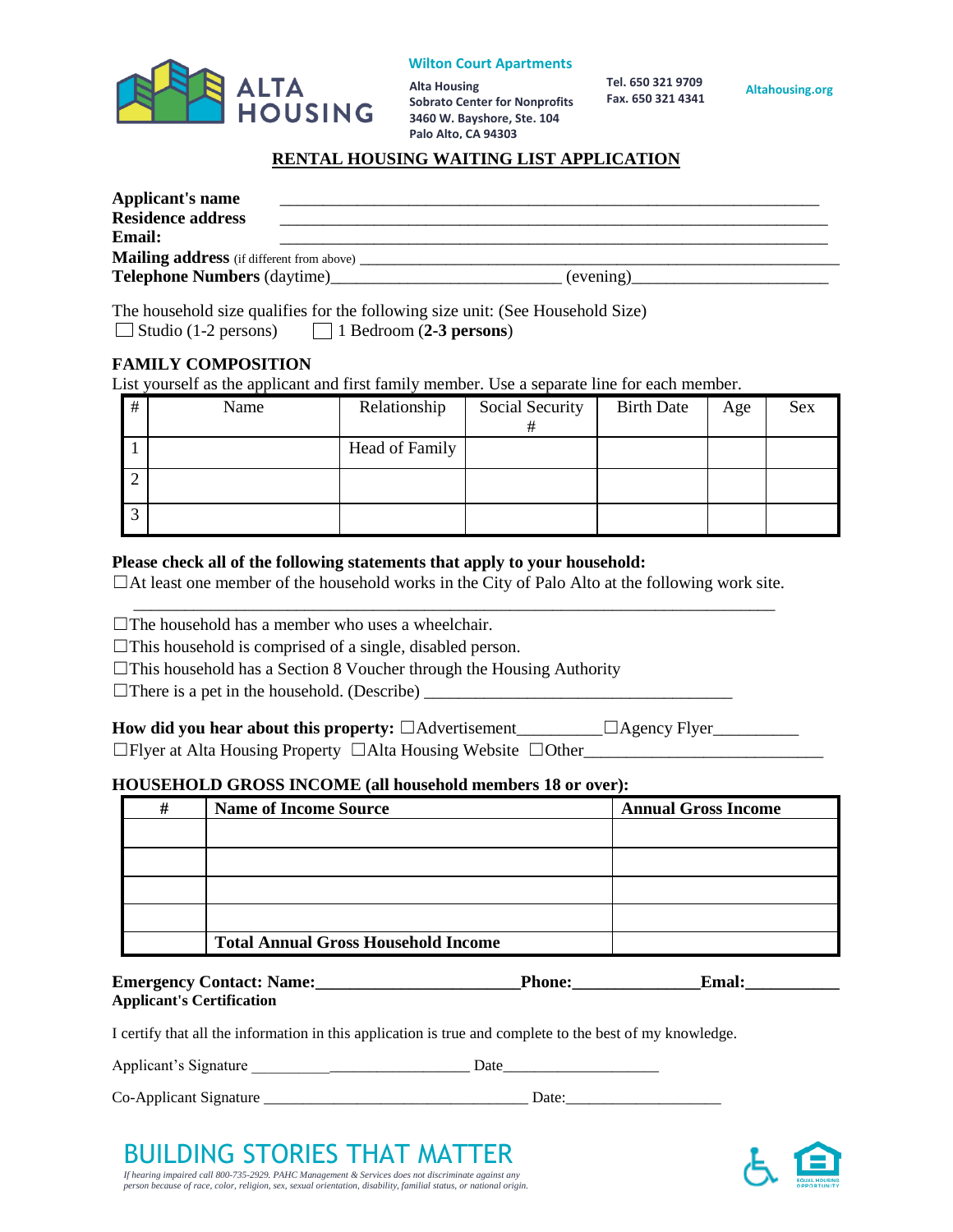

**Alta Housing Sobrato Center for Nonprofits 3460 W. Bayshore, Ste. 104 Palo Alto, CA 94303**

 **Tel. 650 321 9709 Fax. 650 321 4341**

#### **SUPPLEMENTAL AND OPTIONAL CONTACT INFORMATION HOUSING APPLICANTS/TENANTS**

**Instructions: Optional Contact Person or Organization**: You have the right by law to include as part of your application for housing, the name, address, telephone number, and other relevant information of a family member, friend, or social, health, advocacy, or other organization. This contact information is for the purpose of identifying a person or organization that may be able to help in resolving any issues that may arise during your tenancy or to assist in providing any special care or services you may require. **You may update, remove, or change the information you provide on this form at any time.** You are not required to provide this contact information, but if you choose to do so, please include the relevant information on this form.

| <b>Applicant/Tenant Name:</b>                                                                            |                                            |  |  |  |
|----------------------------------------------------------------------------------------------------------|--------------------------------------------|--|--|--|
| <b>Mailing Address:</b>                                                                                  |                                            |  |  |  |
| <b>Cell Phone No:</b><br><b>Telephone No:</b>                                                            |                                            |  |  |  |
| <b>Name of Additional Contact Person or Organization:</b>                                                |                                            |  |  |  |
| <b>Address:</b>                                                                                          |                                            |  |  |  |
| <b>Telephone No:</b>                                                                                     | <b>Cell Phone No:</b>                      |  |  |  |
| <b>E-Mail Address (if applicable):</b>                                                                   |                                            |  |  |  |
| <b>Relationship to Applicant:</b>                                                                        |                                            |  |  |  |
| <b>Reason for Contact:</b> (Check all that apply)                                                        |                                            |  |  |  |
| Emergency                                                                                                | <b>Assist with Recertification Process</b> |  |  |  |
| Unable to contact you                                                                                    | Change in lease terms<br>$\Box$            |  |  |  |
| Termination of rental assistance                                                                         | Change in house rules                      |  |  |  |
| Eviction from unit                                                                                       | Other:<br>$\Box$                           |  |  |  |
| Late payment of rent                                                                                     |                                            |  |  |  |
|                                                                                                          |                                            |  |  |  |
| <b>Commitment of Owner:</b> If you are approved for housing, this information will be kept as part of    |                                            |  |  |  |
| your tenant file. If issues arise during your tenancy or if you require any services or special care, we |                                            |  |  |  |
| may contact the person or organization you listed to assist in resolving the issues or in providing any  |                                            |  |  |  |
| services or special care to you.                                                                         |                                            |  |  |  |
| Confidentiality Statement: The information provided on this form is confidential and will not be         |                                            |  |  |  |
| disclosed to anyone except as permitted by the applicant or applicable law.                              |                                            |  |  |  |

 $\Box$  Check this box if you choose not to provide the contact information.

| <b>Signature of Applicant</b> | <b>Date</b> |
|-------------------------------|-------------|

BUILDING STORIES THAT MATTER *If hearing impaired call 800-735-2929. PAHC Management & Services does not discriminate against any person because of race, color, religion, sex, sexual orientation, disability, familial status, or national origin.* 

**\_\_\_\_\_\_\_\_\_\_\_\_\_\_\_\_** 

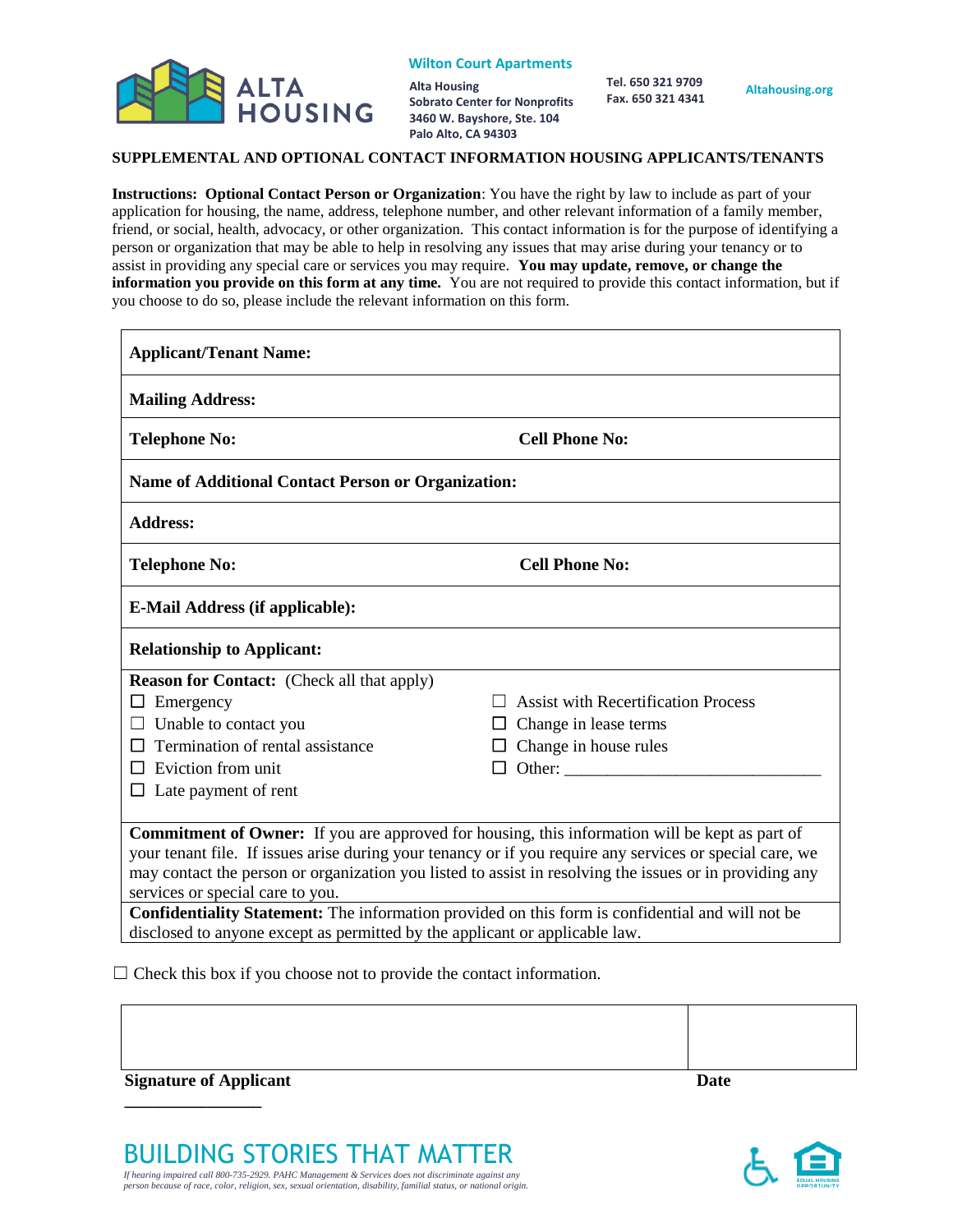

**Alta Housing Sobrato Center for Nonprofits 3460 W. Bayshore, Ste. 104 Palo Alto, CA 94303**

 **Tel. 650 321 9709 Fax. 650 321 4341**

**Altahousing.org**

## **RESIDENT SELECTION CRITERIA Wilton Court Apartments**

**FAIR HOUSING –** PAHC Management & Services Corporation (PAHC MSC) will not discriminate against any person or persons on any basis prohibited by law, including, but not limited to race, color, religion, national origin, ancestry, sex, disability, source of income, sexual orientation, age or familial status.

**INCOME ELIGIBILITY – Maximum** income limits are determined by the Regulatory Agreement. In general maximum gross household income, upon initial occupancy, may not exceed 60% of the area median income ("Low"), as published annually by HUD. See property information for property specific income limits. In order to establish an applicant's ability to pay rent, While some exceptions may apply, minimum Income limits are determined by PAHC MSC and set at 2.5 times the rent of the unit for which the prospective resident is being considered.

**FULL-TIME STUDENT RULE – TAX CREDIT PROGRAM -** Full-time students are ineligible unless one of the following exceptions apply:

- ♦ Married and filing a joint tax return ♦ Single parent with dependent children ♦ Currently receiving AFDC
- ♦ Household not entirely comprised of full-time students ♦ Currently undergoing a job training program like the JTPA

**LOCAL PREFERENCE –** Potential residents who live or work in the City of Palo Alto or have been notified that they have been hired to work at a work site in the City of Palo Alto have a preference for available units. To qualify, one must live at a specific address (a post office box is not considered), or at least one adult household member must work a minimum of twenty hours per week, within the city of Palo Alto.

**HOUSEHOLD SIZE –** Household size may not exceed two per bedroom plus one. Minimum household size of 2 members apply for the 1 bedroom units. Certain reasonable criteria may apply to avoid over-crowding and under-utilization of units.

**ACCESSIBLE UNITS -** Applicants requiring a unit accessible to or adaptable for persons with mobility impairments will have first priority when that unit becomes available.

**FAVORABLE CREDIT RATING** - A credit report that indicates any adult member of the household has one or more of the following within the last two years is grounds for denial:

♦ **Bankruptcy** ♦ **Charge-Off** ♦ **Repossession** ♦ **Judgment** ♦ **Collection in excess of \$5000** ♦ **Account over 120 days past due**

**CRIMINAL BACKGROUND SCREENING POLICY -** This property conducts a criminal background search on each person age eighteen (18) years and older and emancipated minors applying to live at its community. It is this property's policy to restrict occupancy to applicants who have a history of and/or who have been convicted of any felony and/or certain misdemeanors including, but not limited to:

- a) Conviction of any household member of a violent or drug related felony within the past five (5) years.
- b) Drug related convictions for possession, usage, distribution, transport, sale and or manufacture. The applicant may be considered and accepted, if a request is made under a Reasonable Accommodation, with past drug-related convictions related to the personal use of illegal substances if an applicant is able to provide verification of completion of rehabilitation from a qualified agency.
- c) Conviction of any household member of more than one misdemeanor related to threatening property staff or residents in the past year

**FAVORABLE REFERENCES -** A positive prior landlord reference indicating ability to care for the property and pay rent on time, as well as the ability to peacefully live in relation to other residents is required. Eviction history and references for the past three years will be checked.

**ADDITIONAL REQUIREMENTS -** A prospective resident must indicate willingness to comply with all lease requirements, house rules and unit inspections. Income eligibility is verified annually, and residents must report changes to income, assets and/or household composition when they occur. A household may no longer qualify for tenancy if income exceeds 140% of the maximum eligible percentage of median income upon entry or the Low-Income level established by the Department of Housing and Urban Development (HUD) and incorporated by the California Revenue and Taxation Code Section 214 for the property tax "welfare" exemption, whichever is greater. The resident may be given 90 days to vacate the unit or rent may be increased to the maximum allowable under the program.

**APPLICATION PROCESS -** Applicants must complete an application form and submit it directly to the property management office on site. Incomplete applications will not be placed on the waiting list. All adult household members must sign the application. Completed applications will be reviewed for eligibility. Completed applications will be date & time stamped upon receipt.

**INTERVIEW REQUIREMENTS** - The Site Manager will schedule an interview with all adult applicants on the application. At this time, all verification forms are to be completed, credit checked, and income and assets verified.

BUILDING STORIES THAT MATTER *If hearing impaired call 800-735-2929. PAHC Management & Services does not discriminate against any*

*person because of race, color, religion, sex, sexual orientation, disability, familial status, or national origin.* 

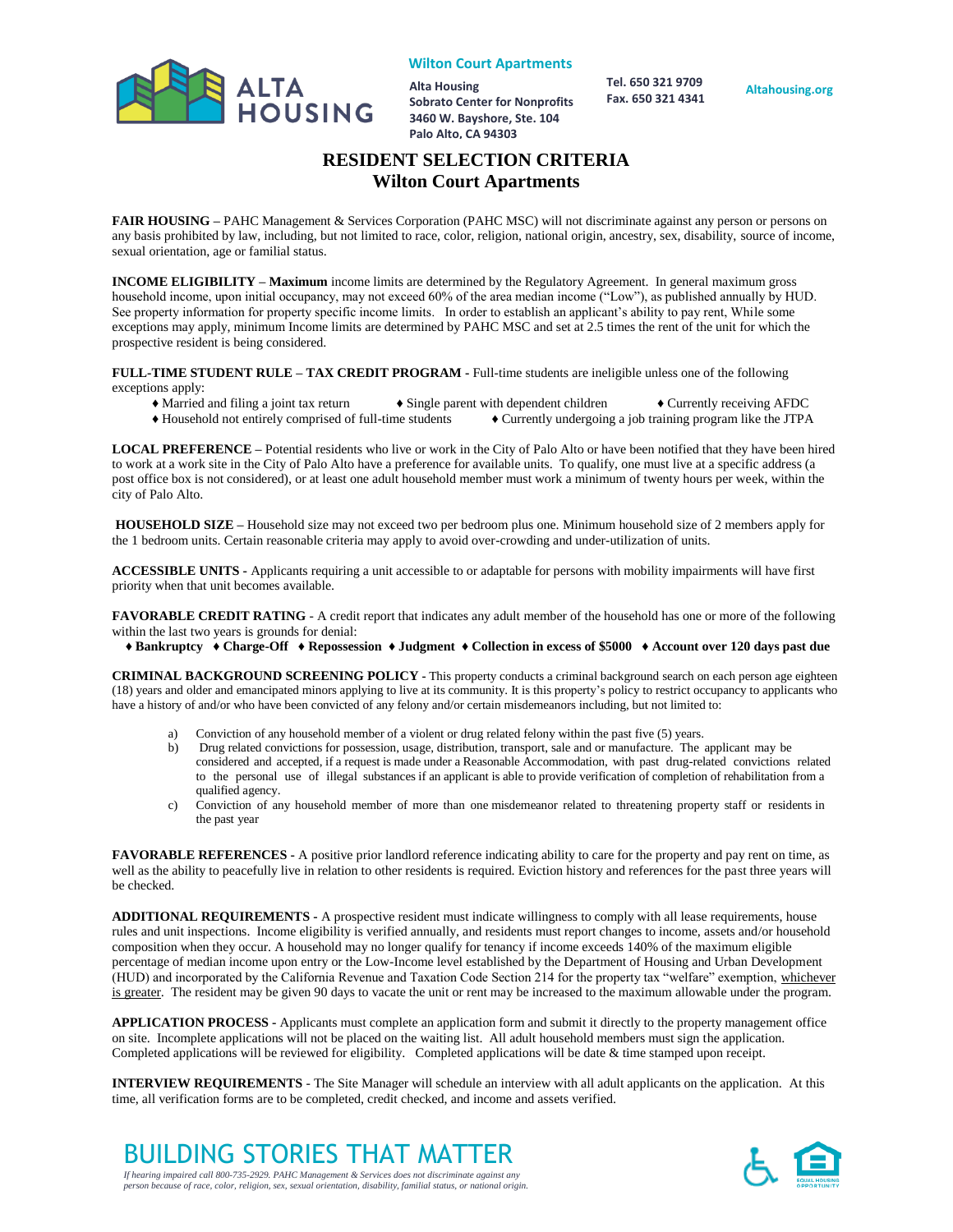

**Alta Housing Sobrato Center for Nonprofits 3460 W. Bayshore, Ste. 104 Palo Alto, CA 94303**

 **Tel. 650 321 9709 Fax. 650 321 4341**

**Altahousing.org**

**DENIAL AND APPEAL PROCEDURES -** If an applicant fails to meet the eligibility requirements of the Resident Selection Criteria, a written notice of denial stating the reason for denial will be mailed to applicant along with a copy of the Grievance & Appeal Procedure. An applicant has **14 days** to request an appeal. Consideration will be given to applicants who are able to provide proof of mitigating circumstances.

**REMOVAL FROM THE WAITING LIST –** If an applicant fails to respond to an interview and/or update notice, turns down a unit twice, or fails to meet the requirements of the Resident Selection Criteria; he/she will be removed from the waiting list. All persons on the waiting list are required to maintain contact and report relevant income, household and/or address changes to the site office in order to remain active on the list.

**PET POLICY** – No pets are allowed at properties owned and managed by PAH. However, residents may have fish, birds or other small caged animals with prior written permission from management. Under no circumstances will management allow residents to keep rodents, snakes or other reptiles and/or animals which have a history of being dangerous.

**SECTION 8 PROGRAM –** Units governed under the Section 8 Program, if applicable will be subject to eligibility criteria used by the Housing Authority of Santa Clara County.

| Name (Head of Household) | Signature | Date |
|--------------------------|-----------|------|
| Name                     | Signature | Date |
| Name                     | Signature | Date |